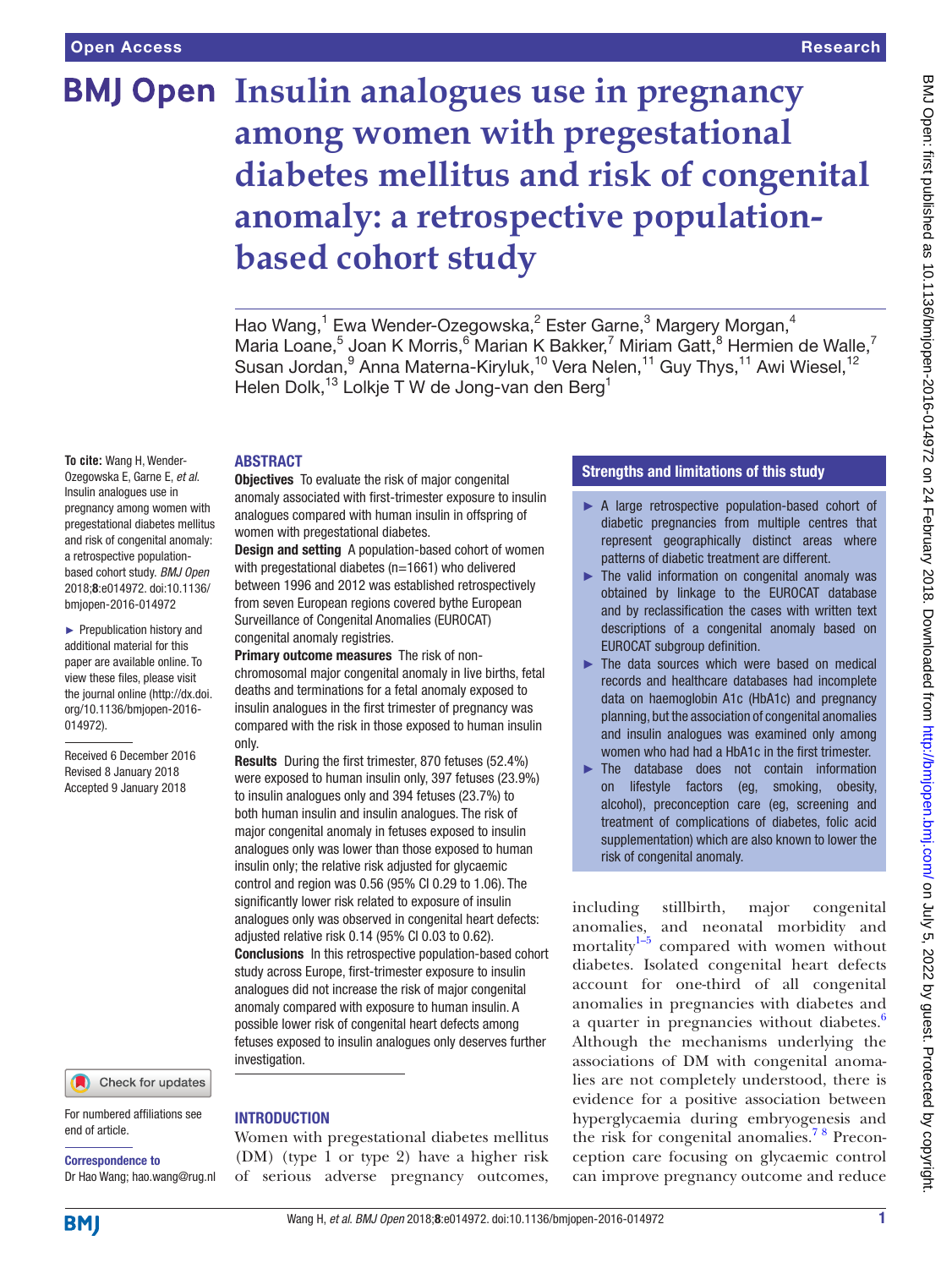the frequency of congenital anomalies in women with  $DM.<sup>9</sup>$ 

Clinical and experimental studies report that insulin analogues result in improved glycaemic control, more stable glycaemia, less glucose spikes, fewer hypoglycaemic episodes and improved patient satisfaction compared with the use of human insulin, $10^{-12}$  which might have benefits for pregnant women. However, studies on exposure to insulin analogues during pregnancy are small and underpowered to evaluate the risk of specific major congenital anomalies. $^{13}$  $^{13}$  $^{13}$  We conducted a study using a cohort of pregnancies with diabetes across Europe to evaluate the risk of major congenital anomalies associated with insulin analogue use in the first trimester of pregnancy compared with the use of human insulin.

## **METHODS**

#### Study population

A multicentre, retrospective cohort study was performed in seven regions in Europe, belonging to the EUROCAT network of population-based congenital anomalies registries, all obliged to value the same definitions, standards and procedures. Inclusion criteria were women with pregestational diabetes who had been referred to the hospitals in the region of study centre and delivered between 1996 and 2012. The study included live births, fetal deaths (spontaneous abortion, stillbirths) and terminations for a fetal anomaly. Selection of study centres that captured pregnant women with DM for this study was on the basis of contacts within the EUROCAT network. The population of the study centre had to be covered by the EUROCAT network in order to evaluate the pregnancy outcome in terms of congenital anomaly. Each centre should include information on the key variables for evaluating insulin analogues use in the first trimester. Information on maternal drug exposure and other confounders was obtained from medical records. A total of 1877 fetuses of women with pregestational diabetes were enrolled in the study. We excluded 160 fetuses exposed to oral glucose-lowering medications in the first trimester and 56 fetuses with unspecified maternal treatment of diabetes. The final cohort for the study included 1661 fetuses from 1634 pregnancies.

#### Database of cohort with diabetes

Data on maternal demographics, type of diabetes, treatment, that is, the name of the medication or complete seven-digit Anatomical Therapeutic Chemical classification code, including the dispensing date and number of days of supply, duration of diabetes before conception, planned pregnancy, haemoglobin A1c (HbA1c) level and neonatal outcomes were collected from local medical records.

#### EUROCAT database

Details of the EUROCAT central database have been described previously.<sup>14</sup> Congenital anomalies among

live births, fetal deaths and terminations for a fetal anomaly are standardly recorded according to EUROCAT Guide  $1.3^{15}$  $1.3^{15}$  $1.3^{15}$  One syndrome and up to eight malformations are coded by International Classification of Diseases, Ninth Revision (ICD9) or 10th Revision (ICD10) codes. Minor anomalies, according to the EUROCAT classification system, are excluded. The follow-up period for inclusion of congenital anomaly in the EUROCAT varies among study regions: up to 1week after birth in Mainz, up to 1year after birth in Antwerp, Malta and Wales, up to 2 years after birth in Poznan, up to 5 years after birth in Funen and up to 16 years after birth in Northern Netherlands.

# Exposure definition

The relevant exposure period was defined from the date of the last menstrual period to week 13 of pregnancy (first trimester). All fetuses were classified according to first-trimester maternal treatment of diabetes. The following three groups were included in the analysis: (1) fetuses exposed to human insulin only, (2) fetuses exposed to insulin analogue only and (3) fetuses exposed to both human insulin and insulin analogue. The reference group was fetuses exposed to human insulin only in the first trimester.

## Outcome definitions

The primary outcome of interest was defined as the diagnosis of a major congenital anomaly in the infant/fetus, while the secondary outcome was a diagnosis of congenital heart defects. Written descriptions of congenital anomalies based on medical records for live births, fetal deaths and terminations for a fetal anomaly at any gestational age were recorded in the database of cohort with diabetes. A two-stage process was used to identify and confirm fetuses with a major congenital anomalies. First, major congenital anomalies were identified by linking the database of cohort with diabetes to the EUROCAT central database. Second, unlinked cases with a written description of congenital anomalies were reviewed by a paediatrician (EG), blind to exposure status, to classify them into major versus minor congenital anomalies. All major congenital anomalies were grouped according to the EUROCAT classification system.[15](#page-8-7) Fetuses with minor anomalies according to EUROCAT criteria were counted as not having a congenital anomaly diagnosis. Chromosomal anomalies (n=5) were excluded from major congenital anomalies and congenital heart defects in the analysis of risk estimation and EUROCAT organ subgroup categorisation.

Preterm birth was defined as delivery before 37 weeks of gestation. We determined the percentile for birth weight for each neonate based on the gestational age using Dutch sex-specific standards.<sup>16</sup> Large for gestational age  $(LGA)$ was defined as those above the 90th percentile weight by gestational age and sex. An adverse pregnancy outcome was defined as a major congenital anomaly or a fetal death, which included spontaneous abortion (gestational age  $\langle 20 \rangle$ ) weeks) and stillbirth (gestational age ≥20 weeks).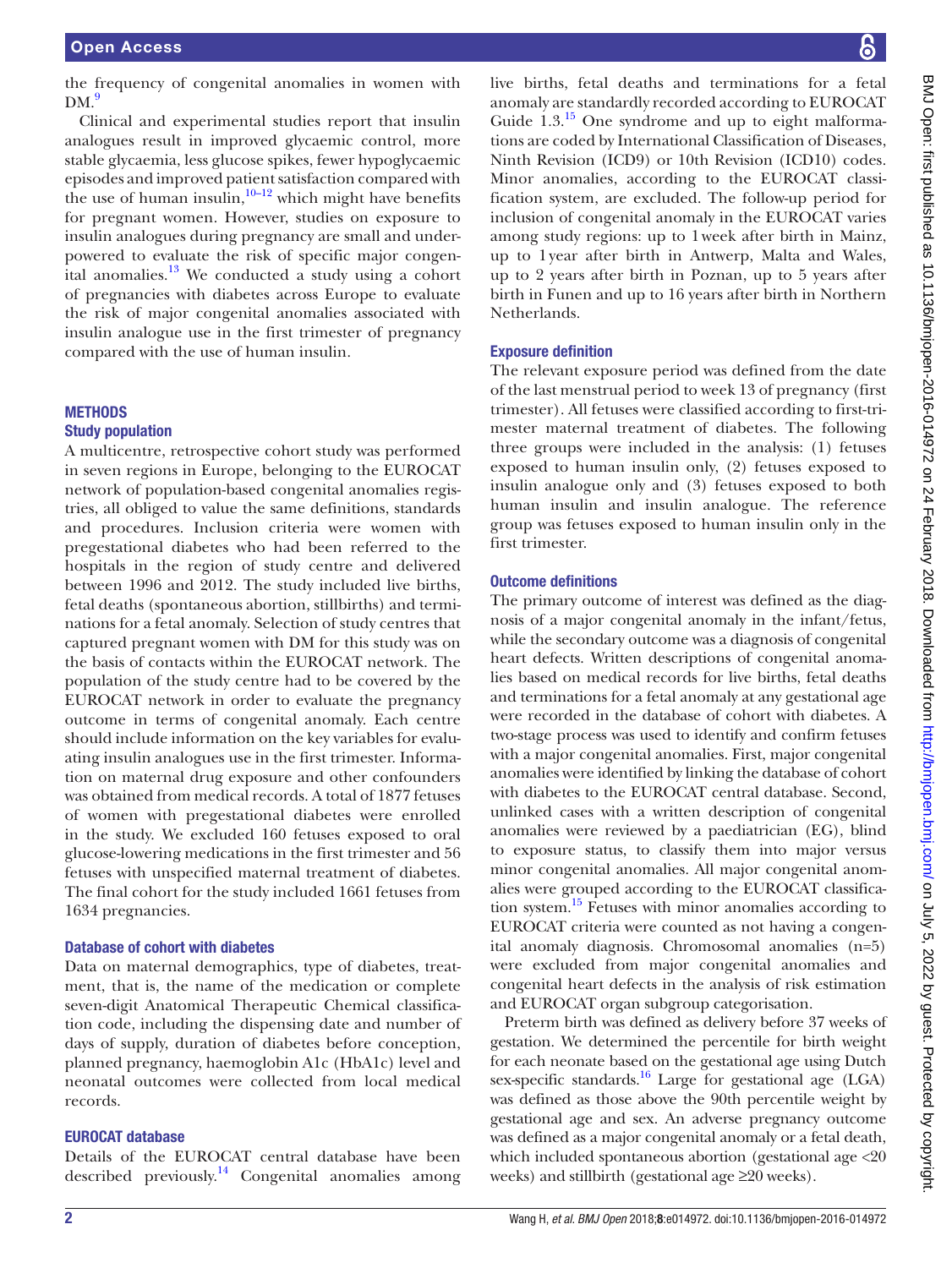# Statistical analyses

We compared the distributions of maternal and neonatal characteristics among the three exposure groups. One-way analysis of variance was used to compare the mean differences in maternal age at delivery, gestational age and birth weight for live births only between exposure groups, and the Scheffe multiple comparison test was used for comparison with the reference group (human insulin only). Multinomial logistic regression was used to identify the differences in categorical variables between exposure groups. Associations between congenital anomalies/congenitalheart defects and treatment of diabetes were estimated by calculating both crude and adjusted ORs and their 95% CIs using logistic regression models. ORs were adjusted for study centre (using a random-effect model) and HbA1c levels in the first trimester. HbA1c levels were collected from 3 months before pregnancy until delivery and a mean value was calculated for each trimester. The mean HbA1c level in the first trimester was classified into four categories: mean HbA1c ≤43mmol/ mol (≤6.1%), mean HbA1c 44–53mmol/mol (6.2%– 7.0%), mean HbA1c 54–67mmol/mol (7.1%–8.3%) and mean HbA1c >67mmol/mol (>8.3%) and unknown. Missing HbA1c levels in the first trimester (n=614) were excluded from the main analysis of risk estimation of major congenital anomalies/congenitalheart defects, because the first-trimester level of HbA1c is essential when considering congenital abnormalities. A sensitivity analysis was conducted by including missing HbA1c as a separate group in the multivariate logistic model (online [supplementary table](https://dx.doi.org/10.1136/bmjopen-2016-014972)). Analyses were performed using STATA V.13.

#### **RESULTS**

During the first trimester, 870 (52.4%) fetuses were exposed to human insulin only, 397 (23.9%) fetuses to insulin analogues only, 394 (23.7%) fetuses to both human insulin and insulin analogues. Of 397 fetuses exposed to insulin analogues only, 277 were exposed to short-acting insulin analogues only: 169 to insulin lispro, 106 to insulin aspart and 1 to insulin glulisine. Of 120 fetuses exposed to short-acting insulin analogues with long-acting insulin analogues, 93 were exposed to insulin glargine and 27 exposed to insulin detemir. The proportion of insulin analogues only exposed fetuses increased from 3.2% in 1996–2002 to 20.8% in 2003–2007, and to 39.3% in the period 2008–2012. We found regional differences in the proportion of exposure to insulin analogues only in the first trimester ranging from 3.8% in Malta to 59.6% in Wales ([table](#page-2-0) 1).

Compared with fetuses exposed to human insulin only in the first trimester, fetuses exposed to insulin analogues only were more common among women who planned their pregnancies  $(49.4\% \text{ vs } 23.9\%, \text{ P} < 0.0001),$ with type 1 diabetes  $(95.5\% \text{ vs } 90.9\%, \text{ P}<0.004)$  and who had a longer duration of diabetes (64.2% vs 46.6%, P<0.0001). Overall, the mean HbA1c value in the first trimester was  $55.5 \text{mmol/mol}$  (7.2%) (SD 16.1), Fetuses exposed to insulin analogue only in the first trimester were more likely to be in mean HbA1c 44–53mmol/mol (6.2%–7.0%) group compared with those exposed to human insulin only (29.5% vs 13.8%, P<0.001) [\(table](#page-3-0) 2). Neonatal outcomes in terms of gender, LGA, death in the first week were similar among all groups. The proportion of spontaneous abortion was 1.5% (n=6) among fetuses exposed to insulin analogues only, and 1.3% (n=5) among fetuses exposed to both insulin analogues and human insulin. These rates were significantly higher than fetuses exposed to human insulin only  $0.1\%$  (n=1) [\(table](#page-3-0) 2). Major congenital anomalies were observed in 70 (8.0%) fetuses with human insulin only exposure, 15 (3.8%) fetuses with insulin analogue only exposure and 19 (4.8%) fetuses with human insulin and insulin analogue exposure. Fetuses from Northern Netherlands had the lowest rate of congenital anomaly overall (2.1%, 95%CI 0.9% to 4.7%). The highest rate of congenital anomaly was seen in Antwerp (12.3%, 95%CI 7.3% to 19.8%).

A total of 1047 fetuses whose mother had a first-trimester HbA1c were included in the analysis of the risk estimation of congenital anomalies/congenitalheart defects. Compared with fetuses exposed to human insulin only, those exposed to insulin analogues only had a lower

<span id="page-2-0"></span>

| <b>Table 1</b><br>Diabetic treatment in the first trimester by centre |                   |                                  |               |                                     |               |                                              |               |
|-----------------------------------------------------------------------|-------------------|----------------------------------|---------------|-------------------------------------|---------------|----------------------------------------------|---------------|
|                                                                       |                   | Human insulin only,<br>$N = 870$ |               | Insulin analogue only,<br>$N = 397$ |               | Human insulin and insulin<br>analogue, N=394 |               |
| <b>Centre</b>                                                         | <b>Birth year</b> | n                                | $\frac{0}{0}$ | n                                   | $\frac{0}{0}$ | n                                            | $\frac{0}{0}$ |
| Funen $(N=206)$                                                       | 2000-2011         | 150                              | 72.8          | 13                                  | 6.3           | 43                                           | 20.9          |
| Northern Netherlands<br>$(N=270)$                                     | 1999-2012         | 63                               | 23.3          | 145                                 | 53.7          | 62                                           | 23.0          |
| Malta $(N=132)$                                                       | 1999-2011         | 127                              | 96.2          | 5                                   | 3.8           | $\Omega$                                     | 0             |
| Antwerp $(N=99)$                                                      | 1997-2011         | 31                               | 31.3          | 39                                  | 39.4          | 29                                           | 29.3          |
| Mainz $(N=204)$                                                       | 1996-2012         | 154                              | 75.5          | 32                                  | 15.7          | 18                                           | 8.8           |
| Wales $(N=146)$                                                       | 1996-2012         | 54                               | 37.0          | 87                                  | 59.6          | 5                                            | 3.4           |
| Poznan $(N=606)$                                                      | 1999-2012         | 292                              | 48.2          | 77                                  | 12.7          | 237                                          | 39.1          |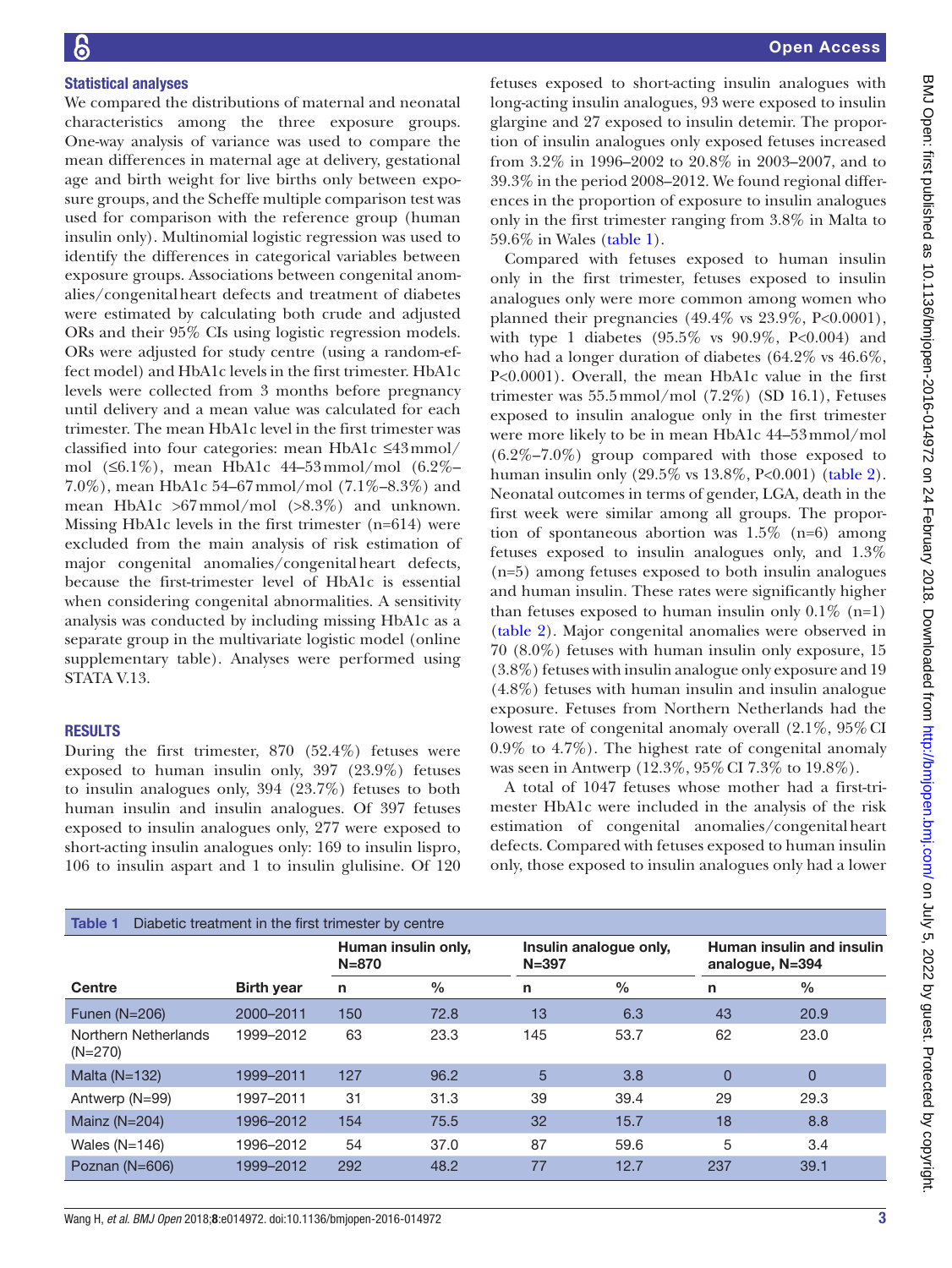<span id="page-3-0"></span>

| Table 2 Maternal and infant characteristics by treatment of diabetes in the first trimester† |  |
|----------------------------------------------------------------------------------------------|--|

|                                   | Human insulin only,<br>$n$ (%) | Insulin analogue only,<br>$n$ (%) | Human insulin and<br>insulin analogue,<br>$n$ (%) |
|-----------------------------------|--------------------------------|-----------------------------------|---------------------------------------------------|
| $\overline{N}$                    | 870                            | 397                               | 394                                               |
| Maternal characteristics          |                                |                                   |                                                   |
| Maternal age, mean (SD)           | $29.3 + 5.2$                   | $29.8 + 5.1$                      | $29.1 \pm 5.4$                                    |
| Maternal age, >35 years           | 150 (17.2)                     | 67 (16.9)                         | 67 (17.0)                                         |
| Multiparous                       | 515 (59.2)                     | 216 (54.4)                        | 211 (53.6)                                        |
| Planned pregnancy                 | 208 (23.9)                     | 196 (49.4)*                       | 139 (35.3)                                        |
| Type 1 diabetes                   | 791 (90.9)                     | 379 (95.5)                        | 359 (91.1)                                        |
| Duration of diabetes, >10 years   | 405 (46.6)                     | 255 (64.2)*                       | 188 (47.7)                                        |
| Chronic hypertension              | 42 (4.8)                       | 25(6.3)                           | 15(3.8)                                           |
| <b>HbA1c first trimester</b>      |                                |                                   |                                                   |
| $\leq$ 43 mmol/mol ( $\leq$ 6.1%) | 109 (12.5)                     | 54 (13.6)                         | 66 (16.8)                                         |
| 44-53 mmol/mol (6.2%-7.0%)        | 120 (13.8)                     | 117 (29.5)*                       | 66 (16.8)                                         |
| 54-67 mmol/mol (7.1%-8.3%)        | 134 (15.4)                     | 86 (21.7)                         | 94 (23.9)                                         |
| >67 mmol/mol (>8.3%)              | 100 (11.8)                     | 54 (13.6)                         | 47 (11.9)                                         |
| <b>Unknown</b>                    | 407 (46.8)                     | 86 (21.7)                         | 121 (30.7)                                        |
| Infant characteristics            |                                |                                   |                                                   |
| Birth year                        |                                |                                   |                                                   |
| ≤2002                             | 363 (41.7)                     | 13(3.3)                           | 25(6.4)                                           |
| 2003-2007                         | 357 (41.0)                     | 126 (31.7)*                       | 121 $(30.7)^{*}$                                  |
| 2008-2012                         | 150 (17.3)                     | 258 (65.0)*                       | 248 (62.9)*                                       |
| Fetal outcome                     |                                |                                   |                                                   |
| Live birth                        | 855 (98.3)                     | 380 (95.7)                        | 380 (96.4)                                        |
| <b>Stillbirth</b>                 | 11(1.3)                        | 10(2.5)                           | 7(1.8)                                            |
| Spontaneous abortion              | 1(0.1)                         | $6(1.5)^{*}$                      | $5(1.3)^{*}$                                      |
| Termination                       | 3(0.3)                         | 1(0.3)                            | 2(0.5)                                            |
| Male sex                          | 456 (52.4)                     | 200 (50.4)                        | 208 (52.8)                                        |
| Preterm delivery‡, <37 weeks      | 249 (29.2)                     | 122 (32.7)                        | 80 (21.1)*                                        |
| Large for gestation‡              | 413 (48.7)                     | 197 (53.4)                        | 184 (48.6)                                        |
| Death in the first week‡          | 6(0.8)                         | 1(0.3)                            | $\overline{0}$                                    |

The range of gestational age is 6–42 weeks.

 $*P<0.05$ .

†Reference group for comparison was fetuses exposed to human insulin only in the first trimester.

‡Among live birth.

HbA1c, haemoglobin A1c.

risk of major congenital anomaly (OR 0.54; 95%CI 0.29 to 1.01), but not statistically significant. The risk of major congenital anomaly was significantly lower among those exposed to both human insulin and insulin analogues (OR 0.43; 95%CI 0.21 to 0.89). Mean HbA1c level in the first trimester was significantly associated with major congenital anomaly, with OR of 2.87 (95% CI 1.28 to 6.42) for the HbA1c level above  $67$  mmol/mol  $(8.3\%)$ . Adjusting for the mean HbA1c in the first trimester and region did not change the risk estimates ([table](#page-4-0) 3). The OR of congenital heart defects adjusted for region and HbA1c was 0.14 (95% CI 0.03 to 0.62) among fetuses

with exposure to insulin analogue only, and 0.47 (95% CI 0.19 to 1.19) among those with exposure to both human insulin and insulin analogue, compared with the reference group ([table](#page-4-0) 3). In the analysis of adverse outcomes (major congenital anomaly or fetal death), the point estimates did not show increased risks associated with exposure to insulin analogues (either alone or with human insulin), with an adjusted OR of 0.76 (95% CI 0.44 to 1.33) for those exposed to insulin analogue only [\(table](#page-4-0) 3). In the sensitivity analysis, missing HbA1c levels in the first trimester (n=614) were included as a separate group in the multivariate model (online [supplementary](https://dx.doi.org/10.1136/bmjopen-2016-014972)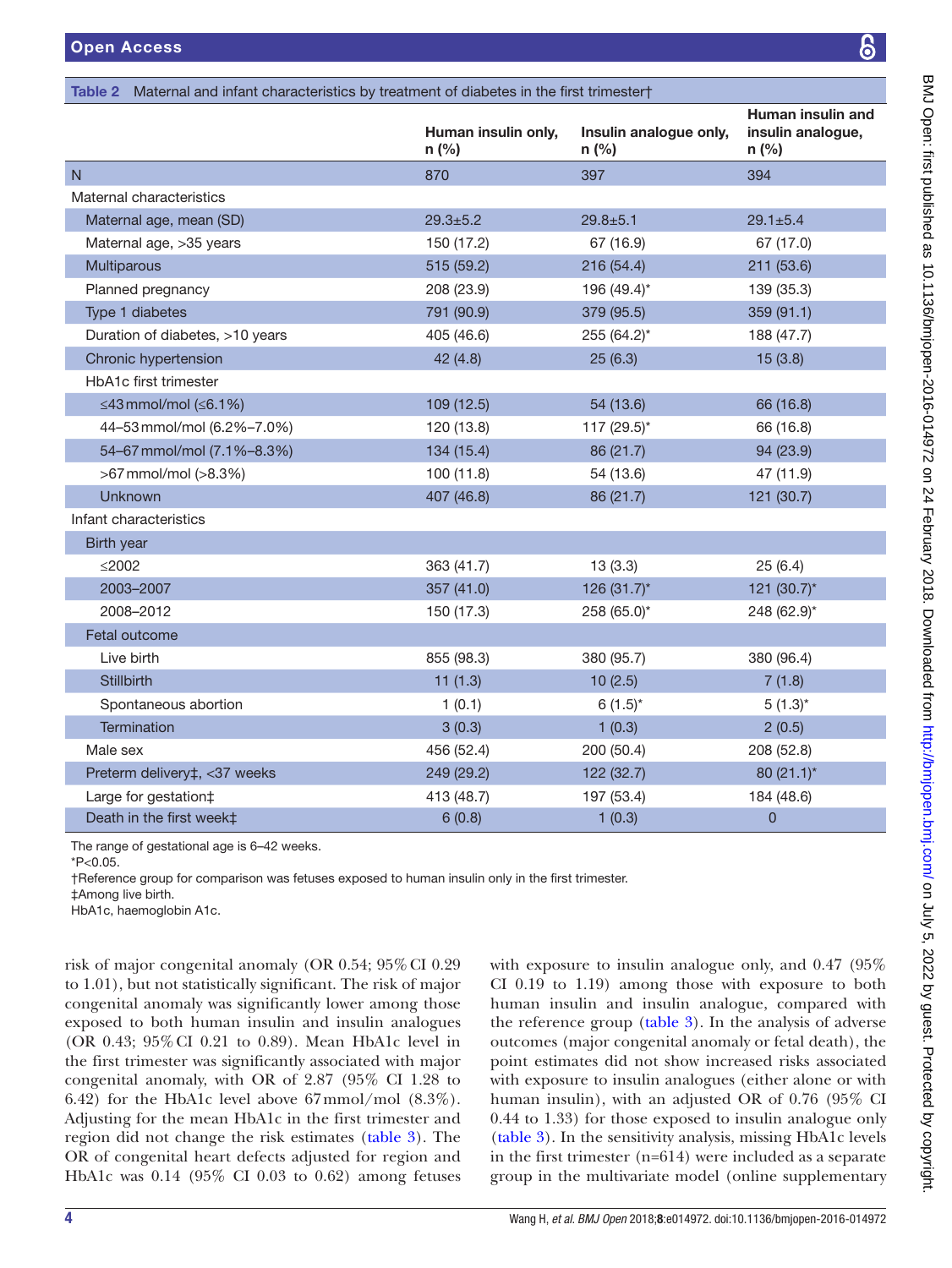<span id="page-4-0"></span>

| Relative risk of non-chromosomal congenital anomalies by treatment of diabetes in the first trimester<br>Table 3 |                                  |                                     |                                              |  |
|------------------------------------------------------------------------------------------------------------------|----------------------------------|-------------------------------------|----------------------------------------------|--|
|                                                                                                                  | Human insulin only,<br>$N = 463$ | Insulin analogue only,<br>$N = 311$ | Human insulin and<br>insulin analogue, N=273 |  |
| Major congenital anomaly                                                                                         |                                  |                                     |                                              |  |
| $n (\%)$                                                                                                         | 37(8.0)                          | 14(4.5)                             | 10(3.7)                                      |  |
| Crude OR (95% CI)                                                                                                | Reference                        | $0.54$ (0.29 to 1.01)               | $0.43$ (0.21 to 0.89)                        |  |
| Adjusted OR (95% CI)*                                                                                            | Reference                        | 0.56 (0.29 to 1.06)                 | 0.44 (0.22 to 0.91)                          |  |
| Congenital heart defects                                                                                         |                                  |                                     |                                              |  |
| $n (\%)$                                                                                                         | 21(4.5)                          | 2(0.6)                              | 6(2.2)                                       |  |
| Crude OR (95% CI)                                                                                                | Reference                        | $0.14$ (0.03 to 0.58)               | $0.46$ (0.18 to 1.15)                        |  |
| Adjusted OR (95% CI)*                                                                                            | Reference                        | $0.14$ (0.03 to 0.62)               | $0.47$ (0.19 to 1.19)                        |  |
| Adverse outcomest                                                                                                |                                  |                                     |                                              |  |
| $n (\%)$                                                                                                         | 42(9.1)                          | 21(6.8)                             | 19(7.0)                                      |  |
| Crude OR (95% CI)                                                                                                | Reference                        | $0.72$ (0.42 to 1.24)               | $0.74$ (0.42 to 1.31)                        |  |
| Adjusted OR (95% CI)*                                                                                            | Reference                        | 0.76 (0.44 to 1.33)                 | 0.77 (0.44 to 1.36)                          |  |

\*Adjusted for centre as a random effect and adjusted for HbA1c value in the first trimester.

†Including major congenital anomaly or fetal deaths.

HbA1c, haemoglobin A1c.

[table 1](https://dx.doi.org/10.1136/bmjopen-2016-014972)). The estimated ORs of major congenital anomaly overall or congenital heart defects with insulin analogue use were similar.

of major congenital anomalies overall or congenital heart defects with insulin analogues use (data not shown).

Planned pregnancy was associated with a lower risk of major congenital anomalies (OR 0.73, 95%CI 0.37 to 1.46) and for congenital heart defects (OR 0.28, 95%CI 0.20 to 1.58). Adjusting for other potential confounders (maternal age, planned pregnancy, diabetes type and year of delivery) did not significantly affect the estimated ORs

Out of 311 fetuses exposed to insulin analogues only, 217 (69.8%) were exposed to short-acting insulin analogues only and 94 (19.2%) were exposed to a combination of long-acting analogues with short-acting insulin analogues [\(table](#page-4-1) 4). When analyses were restricted to fetuses exposed to insulin analogues only, the significantly lower risk of major congenital anomalies/congenitalheart defects was

<span id="page-4-1"></span>Table 4 ORs of non-chromosomal congenital anomalies by type of insulin analogues among fetuses exposed to insulin analogues only in the first trimester

|                          |                    | Insulin analogues only                |                                                     |  |
|--------------------------|--------------------|---------------------------------------|-----------------------------------------------------|--|
|                          | Human insulin only | <b>Short-acting analogues</b><br>only | Short-acting analogues and<br>long-acting analogues |  |
| N                        | 463                | 217                                   | 94                                                  |  |
| Major congenital anomaly |                    |                                       |                                                     |  |
| $n (\%)$                 | 37(8.0)            | 9(4.2)                                | 5(5.3)                                              |  |
| Crude OR (95% CI)        | Reference          | $0.49$ (0.23 to 1.04)                 | $0.64$ (0.24 to 1.68)                               |  |
| Adjusted OR (95% CI)*    | Reference          | 0.57 (0.26 to 1.21)                   | 0.54 (0.20 to 1.43)                                 |  |
| Congenital heart defects |                    |                                       |                                                     |  |
| $n (\%)$                 | 21(4.5)            | 1(0.5)                                | 1(1.1)                                              |  |
| Crude OR (95% CI)        | Reference          | $0.10$ (0.01 to 0.72)                 | $0.23$ (0.03 to 1.70)                               |  |
| Adjusted OR (95% CI)*    | Reference          | 0.12 (0.02 to 0.92)                   | 0.18 (0.02 to 1.35)                                 |  |
| Adverse outcomes†        |                    |                                       |                                                     |  |
| $n (\%)$                 | 42(9.1)            | 15 (6.9)                              | 6(6.4)                                              |  |
| Crude OR (95% CI)        | Reference          | $0.74$ (0.40 to 1.36)                 | 0.68 (0.28 to 1.64)                                 |  |
| Adjusted OR (95% CI)*    | Reference          | 0.94 (0.45 to 1.98)                   | 0.53 (0.21 to 1.36)                                 |  |

\*Adjusted for centre as a random effect and adjusted for HbA1c value in the first trimester.

†Including major congenital anomaly or fetal deaths.

HbA1c, haemoglobin A1c.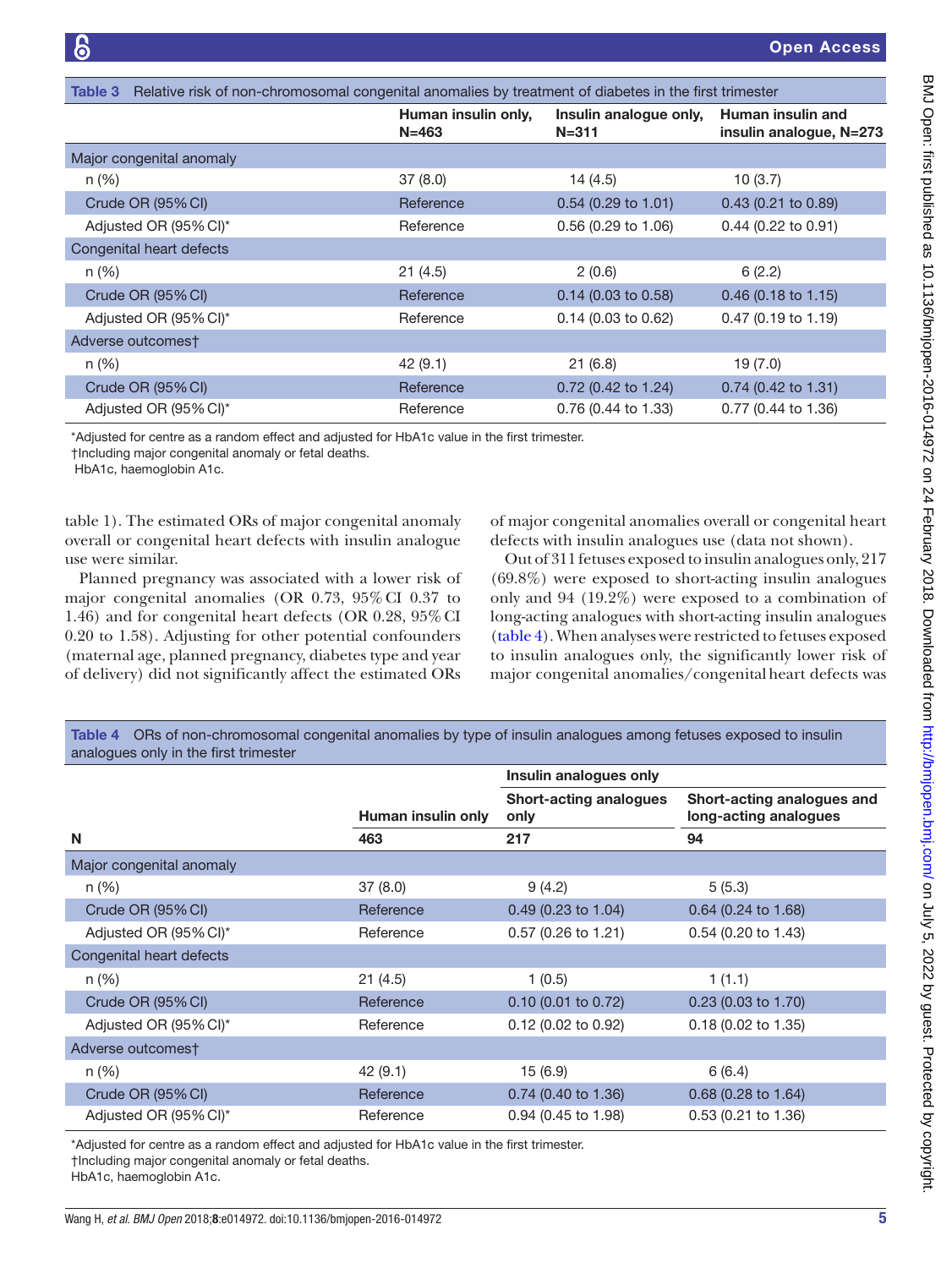<span id="page-5-0"></span>

|                                                                        | Human insulin only<br>$N = 870$ | Insulin analogues only<br>$N = 397$ | Human insulin and<br>insulin analogue<br>$N = 394$ |
|------------------------------------------------------------------------|---------------------------------|-------------------------------------|----------------------------------------------------|
| <b>EUROCAT subgroups</b>                                               | n (per 1000)                    | n (per 1000)                        | n (per 1000)                                       |
| Nervous system                                                         | 11(12.6)                        | 2(5.0)                              | 2(5.1)                                             |
| Ear, face and neck                                                     | 1(1.1)                          | $\overline{0}$                      | $\Omega$                                           |
| Congenital heart defects                                               | 35 (40.2)                       | 3(7.6)                              | 14 (35.5)                                          |
| Severe congenital heart defects                                        | 2(2.3)                          | $\overline{0}$                      | 4(10.2)                                            |
| Transposition of great vessels                                         | 0                               | 0                                   | 2(5.1)                                             |
| Single ventricle                                                       | 1(1.1)                          | $\overline{0}$                      | $\mathbf 0$                                        |
| Ventricular septal defect                                              | 20(23.0)                        | 1(2.5)                              | 9(22.8)                                            |
| Atrial septal defect                                                   | 12(13.8)                        | 2(5.0)                              | 2(5.1)                                             |
| Tetralogy of Fallot                                                    | $\Omega$                        | 0                                   | 1(2.5)                                             |
| PDA as only congenital heart defects in term<br>infants (GA +37 weeks) | 1(1.1)                          | $\overline{0}$                      | 1(2.5)                                             |
| Respiratory                                                            | 1(1.1)                          | 1(2.5)                              | 1(2.5)                                             |
| Orofacial clefts                                                       | 1(1.1)                          | 2(5.0)                              | $\Omega$                                           |
| Digestive system                                                       | 5(5.7)                          | 0                                   | 2(5.1)                                             |
| Urinary                                                                | 10(11.5)                        | 3(7.6)                              | 1(2.5)                                             |
| Genital                                                                | 3(3.4)                          | 2(5.0)                              | 2(5.1)                                             |
| Limb                                                                   | 9(10.3)                         | 4(10.1)                             | 1(2.5)                                             |
| Other anomalies/syndromes                                              | $4+ (4.6)$                      | 0                                   | $1\neq$ (2.5)                                      |

\*One fetus can be counted in more than one subgroup if it has multiple malformations, but only once in total.

†Including craniosynostosis (n=2), teratogenic syndromes with malformations (n=1), genetic syndromes+microdeletions (n=1). ‡Situs inversus (n=1).

GA, gestational age; PDA, patent ductus arteriosus.

seen in fetuses exposed to short-acting insulin analogue only (OR 0.12, 95%CI 0.02 to 0.92), although the point estimates were similar between exposure to short-acting insulin analogue only and short-acting and long-acting insulin analogues [\(table](#page-4-1) 4).

[Table](#page-5-0) 5 describes the specific congenital anomalies diagnosed in all fetuses (n=1661). Congenital heart defects were the most frequent except in those exposed to insulin analogues only. Of the three congenital heart defects cases among insulin analogues only group, two were atrial septal defect (ASD) and one ventricular septal defect (VSD). Of the 35 fetuses with congenital heart defects exposed to human insulin only, two had severe congenital heart defects and the remaining 33 cases had septal defects or persistent ductus. There were no cases with caudal regression sequence.

# **DISCUSSIONS**

In this retrospective population-based cohort study, we found no increase in the risk of congenital anomalies in fetuses exposed to insulin analogues in the first trimester compared with those exposed to human insulin. Furthermore, a significantly lower risk of congenital heart defects was observed with exposure to insulin analogues.

In this cohort of pregnancies with diabetes, the rate of major congenital anomalies was 7.0% and about half of all major congenital anomalies were congenital heart defects. These rates are comparable with previous reports which found that the risk of congenital anomalies in the offspring of women with diabetes was between 4.6% and  $9.7\%$ ,<sup>2–417</sup> a twofold to fivefold increase in risk compared with the general population in the study region.<sup>18</sup> Our study confirms that unplanned pregnancy<sup>[2](#page-8-9)</sup> and elevated HbA1c levels in the first trimester are associated with a higher rate of congenital anomalies.<sup>[19 20](#page-8-11)</sup>

In Europe, insulin analogues have been increasingly used during pregnancy in the last decade, $21$  and so, it is important to assess their safety. Studies have consistently showed no increased risk of congenital anomalies overall with the use of insulin analogues in pregnancy compared with the use of human insulin.<sup>[22–25](#page-8-13)</sup> Among a number of retrospective and observational studies on insulin lispro, the largest was a retrospective multinational study of 533 pregnancies with pregestational diabetes, $2^2$  which reported a rate of major congenital anomalies of 5.4%  $(n=27, 95\% \text{ CI } 3.5\%$  to 7.4%). An open-label randomised controlled trial found a 4.5% rate of congenital anomalies for insulin aspart among 322 women with type 1 diabetes,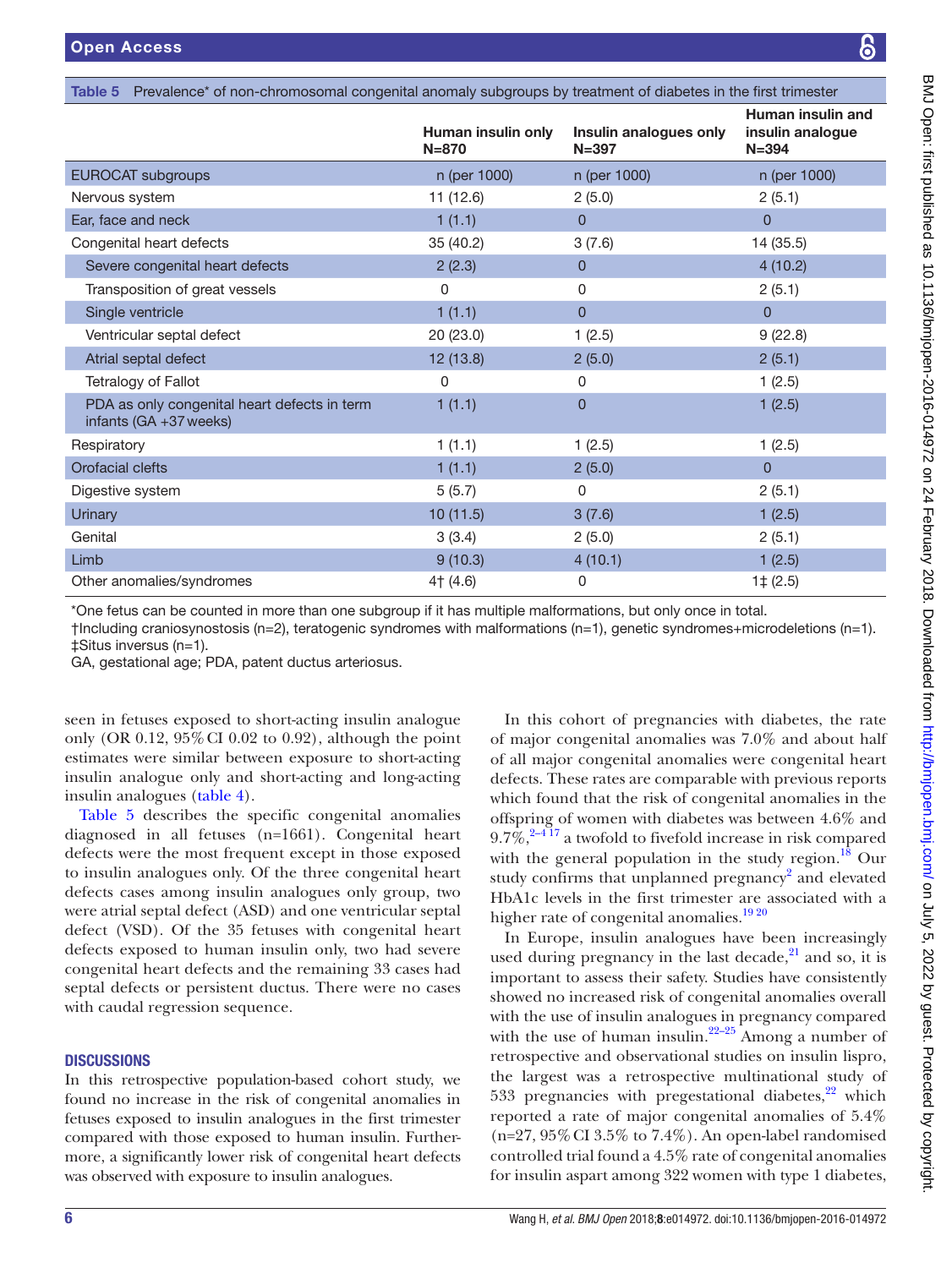comparable to a  $6.6\%$  rate for human insulin.<sup>23</sup> Most studies exploring the use of insulin glargine in pregnant women with diabetes are small, retrospective and without a reference group. A meta-analysis of eight studies on the use of insulin glargine in pregnancy showed a similar rate of congenital anomalies (8.1%) compared with the use of neutral protamine Hagedorn (NPH) (7.7%) (OR 0.97,  $95\%$  CI 0.47 to 1.99).<sup>25</sup> A multinational randomised control trial showed that the frequencies of congenital anomaly among insulin detemir or NPH were similar (insulin detemir: n=8/142, 5.6%; NPH: n=8/145, 5.5%).<sup>24</sup>

Our findings confirm and extend these observations. The risk of congenital anomalies was lower in fetuses exposed to insulin analogues, in particular short-acting insulin analogue only, in the first trimester compared with those exposed to human insulin. This decrease was driven by a reduction of risk for congenital heart defects. Studies outside pregnancy have showed that the use of insulin analogues has been associated with either modestly improved glycaemic control or fewer hypoglycaemic episodes.<sup>10 12</sup> Recent data have emphasised the role of glucose stability in the pathogenesis of fetal malformations, as a single day of poor glycaemic control had potential for a negative impact on organogenesis.<sup>[26 27](#page-8-17)</sup> It is possible that insulin analogues reduced the risk of congenital anomalies by achieving better glucose stability and consequently reduced glucose-level variation. We might speculate that patients treated with insulin analogues had less frequent very high glucose spikes or hypoglycaemic episodes that might be responsible for impaired fetal development in very early pregnancy. However, our study is lacking information on glucose variability, which may also be a confounding factor. Much remains to be learnt about the biological mechanisms that explain the observed association between insulin analogues and congenital anomalies and whether insulin analogues could reduce the risk of congenital heart defects. The rate of major congenital anomalies was 8.0% in the reference group—exposure to the human insulin only. This rate is higher compared with the rate of congenital anomalies in the recent UK National Pregnancy and Diabetes Audit: 46.2 for type 1 diabetes and 34.6 for type 2 diabetes per 1000 live births and still-births.<sup>[28](#page-8-18)</sup> This suggests that hyperglycaemia might be more severe, more frequent or possibly due to less adherence to treatment among women with diabetes in the human insulin only group. This may have exacerbated the difference in insulin analogue and human insulin outcomes beyond purely treatment-related effects. Although we do not have a clear explanation for this higher rate, it calls for increased counselling efforts towards diabetic women of childbearing age.

In our data, pregnancies with exposure to insulin analogues had significantly higher rate of spontaneous abortion compared with exposure to human insulin, which has not been previously reported. When we combined the adverse outcomes, including fetal death and congenital anomaly, we did not see increased risks

with insulin analogues compared with human insulin. There were two cases with severe congenital heart defects among fetuses exposed to human insulin only and 0 cases of severe congenital heart defects in the insulin analogue only exposed group. These numbers are too small to interpret and formulate any conclusions. It is difficult to say which is worse scenario: the increased risk (if verified) of early-spontaneous abortion following exposure to insulin analogues or the increased risk of septal defect, that often close spontaneously, following exposure to human insulin only. There were no cases with the caudal regression sequence. We would not expect to have a case in our cohort of 1661 fetuses due to its low prevalence (1 per  $50000$  births),<sup>29</sup> although caudal regression sequence is highly associated with maternal diabetes with  $OR > 20$  compared with pregnancies without diabetes.<sup>[6](#page-8-1)</sup>

Our study established a large, retrospective cohort of pregnancies with diabetes, with detailed information on treatment of diabetes, HbA1c value and other exposure characteristics. The strength of this study is its use of multiple centres that represent geographically distinct areas where patterns of treatment of diabetes are different. Another strength of the study was the valid information on congenital anomaly gained by linking to the EUROCAT database and by reclassifying the cases with written text descriptions of a congenital anomaly based on EUROCAT subgroup definition. The EUROCAT database includes well-validated, comparable and specific information on congenital anomalies in births as well as terminations of pregnancies. In addition, the associations between some well-known risk factors (such as HbA1c and planned pregnancy) and congenital anomalies in pregnancies with diabetes were consistent with prior reports, supporting the premise that the exposures and outcomes of interest were well captured in our study.

Our results should be interpreted in the context of limitations inherent in its design and local variations. We tried to identify potential confounders of the association between treatment of diabetes and subsequent congenital anomalies, but it remains possible that residual bias is still present because of unmeasured or not perfectly measured or unknown confounders, for example, other as yet unknown differences between groups of insulin use. Our study is a retrospective cohort with information based on medical records and healthcare databases, which were not primarily designed for the current research purposes in most centres. Our data sources have incomplete data on HbA1c and pregnancy planning, which may represent a source of potential residual confounding. Fetuses of mothers with missing values of HbA1c had an increased risk of congenital anomalies/ congenitalheart defects in our data. In the sensitivity analysis by including 'missing HbA1c value' in the model as a separate group, the risk estimation did not show a significant difference from the analysis that excluded missing HbA1c. We were not able to adjust for preconception care (eg, screening and treatment of complications of diabetes, folic acid supplementation) which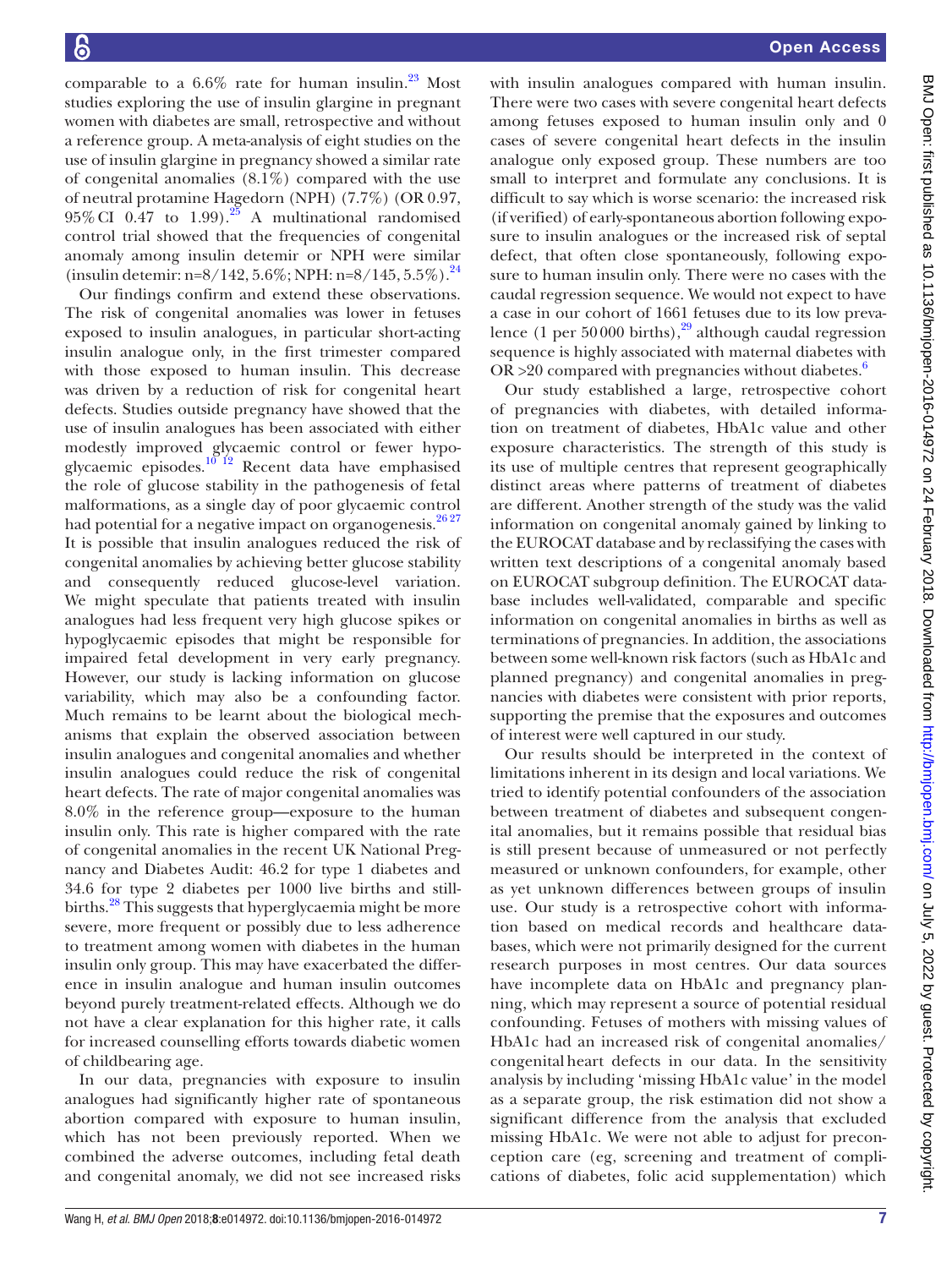is also known to lower the risk of congenital anomaly. In addition, it is possible that the underlying choice of insulin analogue, human insulin or the switch to insulin analogue may confound the risk estimation in the study. Information on the use of an insulin pump, which may have an important impact on the stability of glucose level control, is missing in our study. Pregnant women with renal disease might have a higher risk of congenital anomalies, but information on microvascular complications, particularly diabetic nephropathy is lacking. The cohort data were collected at centres for pregnancies with diabetes and the gestational age at referral to these centres may differ between regions. Therefore, the inclusion of spontaneous abortions may differ. The low rate of spontaneous abortion in our study may be due to the medical records not starting very early in pregnancy; therefore, early spontaneous abortion may not have been captured in our database. Spontaneous abortion was not a primary outcome of the study. Ascertainments of congenital anomalies procedures vary between registries, although we adjusted for region in the analysis. The follow-up period for inclusion of congenital anomalies varies in the EUROCAT registries. As septal defects often are diagnosed after the neonatal period depending on the local protocol, there may be a difference in the inclusion of ASD and VSD. On the other hand, regions with frequent use of echocardiography in the neonatal units may diagnose more septal defects in the neonatal period. $30$  A further limitation of this analysis is the low number of exposed cases, and even though we applied methods appropriate for small cell counts, our ability to control confounding is limited. The absolute numbers of anomalies are small and may be a chance finding or explained by unadjusted confounders. While the biological effect varies according to each type of insulin among short-acting or long-acting insulin analogues, the low numbers of anomalies limited our ability to evaluate the risk in relation to each individual analogue. Because the database did not contain information on lifestyle factors (eg, smoking, obesity, alcohol), we were not able to examine their potential for such confoundings.

In conclusion, our results suggest that first trimester use of insulin analogues does not increase the risk of a congenital anomaly among women with diabetes compared with the use of human insulin. This is the first study that shows a significantly lower risk of congenital heart defects in relation to insulin analogue use, but caution is warranted due to the small numbers of anomalies and the as yet unknown confounders. Our study provides a further piece of evidence on the relative safety of insulin analogues with regards to congenital anomaly, in particular to congenital heart defects. The relative higher proportion of spontaneous abortion among women exposed to insulin analogues observed in our study needs to be investigated in an independent dataset as it was not the primary outcome of our study.

1 Pharmacoepidemiology and Pharmacoeconomics, University of Groningen, Groningen, The Netherlands

<sup>2</sup>Division of Reproduction, Poznan University of Medical Sciences, Poznan, Poland <sup>3</sup>Paediatric Department, Hospital Lillebaelt, Kolding, Denmark

4 Obstetrician & Gynaecologist, Singleton Hospital, Swansea, UK

<sup>5</sup>School of Nursing, Ulster University, Northern Ireland, UK

6 Queen Mary University of London, London, UK

<sup>7</sup> Faculty of Medical Science, University Medical Centre Groningen, Groningen, The **Netherlands** 

<sup>8</sup>Department of Health Information and Research, Ministry of Health, Valletta, Malta <sup>9</sup>School of Nursing, Swansea University, Swansea, UK

<sup>10</sup>Department of Medical Genetics, Poznan University of Medical Sciences, Poznan, Poland

<sup>11</sup>Provinciaal Instituut voor Hygiene, Antwerp, Belgium

<sup>12</sup>Birth Registry Mainz Model, Children's Hospital, University Medical Center of Mainz, Mainz, Germany

<sup>13</sup>Ulster University, Northern Ireland, UK

Acknowledgements We thank Dr Thera Links (The Netherlands), Dr Bruce Wolffenbuttel (The Netherlands), Dr Loek de Heide (The Netherlands), Dr Klaas Hoogenberg (The Netherlands), Dr Annette Queißer-Wahrendorf (Germany), Dr Gabi Stolz (Germany), Rhian Thomas (UK), David Tucker (UK), Professor Anna Latos-Bielenska (Poland), Dr Pawel Gutaj (Poland), Anna Jamry-Dziurla (Poland), Zofia Kierznowska (Poland), who contributed to data collection of local cohort of pregnancies with diabetes. We thank Kacie Smith (UK) and James Densem (UK) who contributed to set up database. We thank Anne Vinkel Hansen (Demark) who assisted with data analysis.

Contributors HW: drafting/revising the manuscript for content; study concept or design; analysis or interpretation of data; acquisition of data; statistical analysis; study supervision or coordination. EW-O: drafting/revising the manuscript for content; analysis or interpretation of data; study supervision or coordination; obtaining funding only for meetings attending. EG: reviewed all drafts of the manuscript for content; study concept or design; analysis or interpretation of data; acquisition of data; study supervision or coordination as Steering Group member; obtaining funding; attended all meetings. MM: drafting/revising the manuscript for content; study concept or design; analysis or interpretation of data; acquisition of data. ML: drafting/revising the manuscript for content; analysis of interpretation of data; acquisition of data; study supervision or coordination. JKM: drafting/revising the manuscript for content; analysis or interpretation of data; statistical analysis. MKB: drafting/revising the manuscript for content; analysis or interpretation of data; acquisition of data. MG: drafting/revising the manuscript for content; acquisition of data. HW: drafting/revising the manuscript for content; acquisition of data. SJ: drafting/revising the manuscript for content; study concept or design; analysis or interpretation of data; acquisition of data; study supervision or coordination; obtaining funding. AM-K: acquisition of data. VN and GT: drafting/revising the manuscript for content; acquisition of data. AW: drafting/revising the manuscript for content; study concept or design; analysis or interpretation of data; acquisition of data; statistical analysis; study supervision or coordination. HD: drafting/revising the manuscript for content; study concept or design; analysis of interpretation of data; statistical analysis; study supervision or coordination; obtaining funding. LTWJ-B: drafting/revising the manuscript for content; study concept or design; analysis or interpretation of data; acquisition of data; study supervision or coordination; obtaining funding; attended all meetings of EUROmediCAT.

Funding This study was part of the EUROmediCAT research project (www. euromedicat.eu) which has been supported by the European Commission under the Seventh Framework Programme Grant agreement no 260598.

Competing interests EW-O is a member of Polish Novo Nordisk advisory board, she gives lectures and leads workshops organised by Eli Lilly and Novo Nordisk in Poland.

Patient consent Not required.

Ethics approval Approval was received from an ethical standards committee in each country.

Provenance and peer review Not commissioned; externally peer reviewed.

Data sharing statement No additional data are available.

Open Access This is an Open Access article distributed in accordance with the Creative Commons Attribution Non Commercial (CC BY-NC 4.0) license, which permits others to distribute, remix, adapt, build upon this work non-commercially,